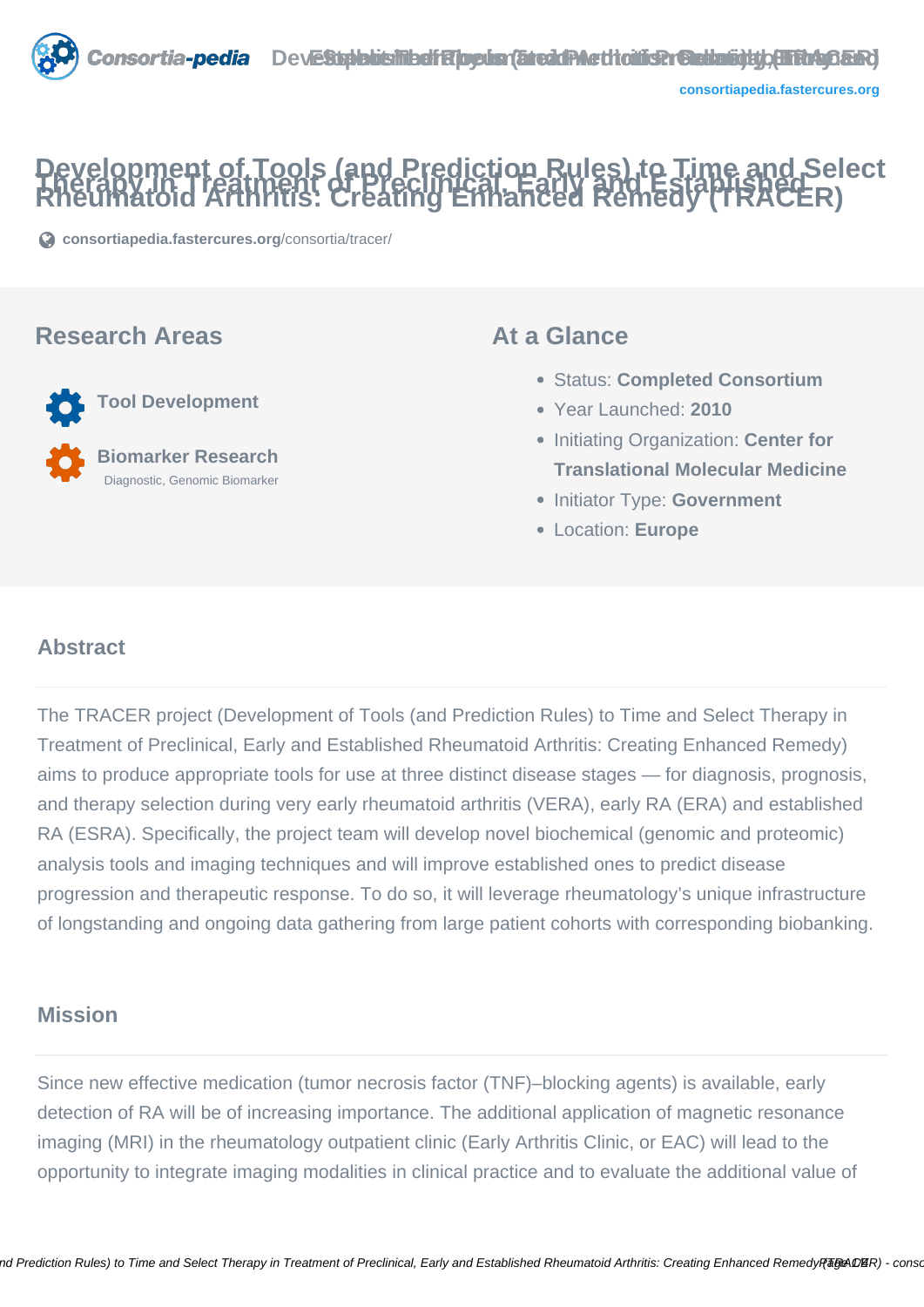

MRI. Early detection of RA and insight in response to therapy in ESRA will lead to personalized medicine, a major goal in the treatment of RA patients.

 The project team will develop novel biochemical (genomic and proteomic) analysis tools and imaging techniques and will improve established ones to predict disease progression and therapeutic response, thereby enabling individualized therapy. To do so, it will leverage rheumatology's unique infrastructure of longstanding and ongoing data gathering from large patient cohorts with corresponding biobanking. The patient cohort will include a large number of patients (approximately 1,000) with arthralgia and positive genetic and/or serum markers that suggest an increased risk of developing RA (the VERA cohort). A second group will be well-studied patients with arthritis in an early stage, some with an undifferentiated arthritis and some already fulfilling the classification criteria for RA (the ERA cohort). During the course of the project, this cohort will include more than 3,000 patients. The third group will be patients with ESRA (ESRA cohort) who have been or are going to be treated with biologicals. More than 1,000 of these patients have already been studied, and another 1,000 will be studied during the project.

 From many of the above-mentioned patients, biomaterials (e.g., serum, blood, deoxyribonucleic acid (DNA) and messenger ribonucleic acid (mRNA)) have been collected. Synovial tissue samples are available from more than 100 of them. Additional samples will be collected during the project, and sophisticated imaging will be performed on a number of patients. The collected information will help the project team to understand prognostic and diagnostic factors at different stages in the disease.

The following innovative methods will be used in the specific work packages of the TRACER project:

**Imaging Tools:**

#### **Consortium History**

Jan. 1, 2012: Start date Dec. 31, 2014: End date

# **Financing**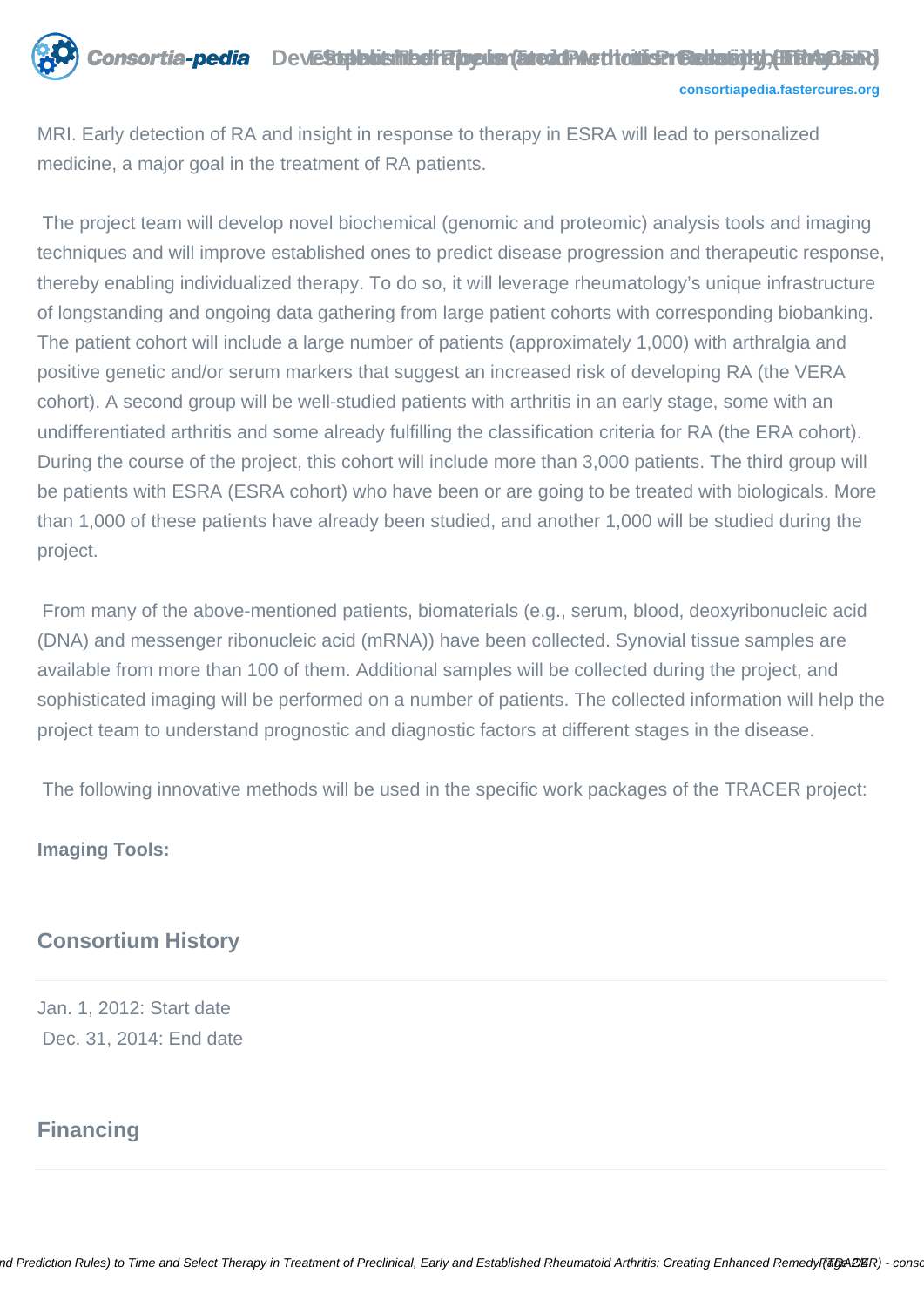

The total project budget is €13 million. Funding is provided by the Dutch government, industry, and academia. The research is focused firmly on the translational aspects of molecular medicine so that results can be applied as quickly as possible to actual patient care.

 TRACER is one of the projects from the second call for proposals by the Center for Translational Molecular Medicine (CTTM).

#### **Patent Engagement**

All patients visiting the Early Arthritis Clinic of the Leids Universitair Centrum are eligible for this study. The ERA cohort consists of patients with early arthritis, undifferentiated as well as RA, and is based on several well-characterized cohorts with a large sample size.

Homepage [https://www.myctmm.nl/pro1/general/start.asp?i=5&j=3](https://www.myctmm.nl/pro1/general/start.asp?i=5&j=3&k=0&p=0&itemid=184&folder=Infection%20and%20immunity&title=Tracer%20(Auto-immune%20disease)) [&k=0&p=0&itemid=184&folder=Infection%20and%20i](https://www.myctmm.nl/pro1/general/start.asp?i=5&j=3&k=0&p=0&itemid=184&folder=Infection%20and%20immunity&title=Tracer%20(Auto-immune%20disease)) [mmunity&title=Tracer%20\(Auto-immune%20disease\)](https://www.myctmm.nl/pro1/general/start.asp?i=5&j=3&k=0&p=0&itemid=184&folder=Infection%20and%20immunity&title=Tracer%20(Auto-immune%20disease))

## **Sponsors & Partners**

Principal investigator: J.W.J. Bijlsma (University Medical Center Utrecht) CTMM program manager: Henny Bruinewoud

Abbvie BV Academisch Medisch Centrum (AMC) Arthrogen BV Biqualys BV Bristol-Myers Squibb BV BV Cyclotron Cavadis BV Erasmus Medisch Centrum (EMC) Erasmus Universitair Centrum (LUMC) Euro-Diagnostics AB FlexGen BV Imaging Rheumatology BV